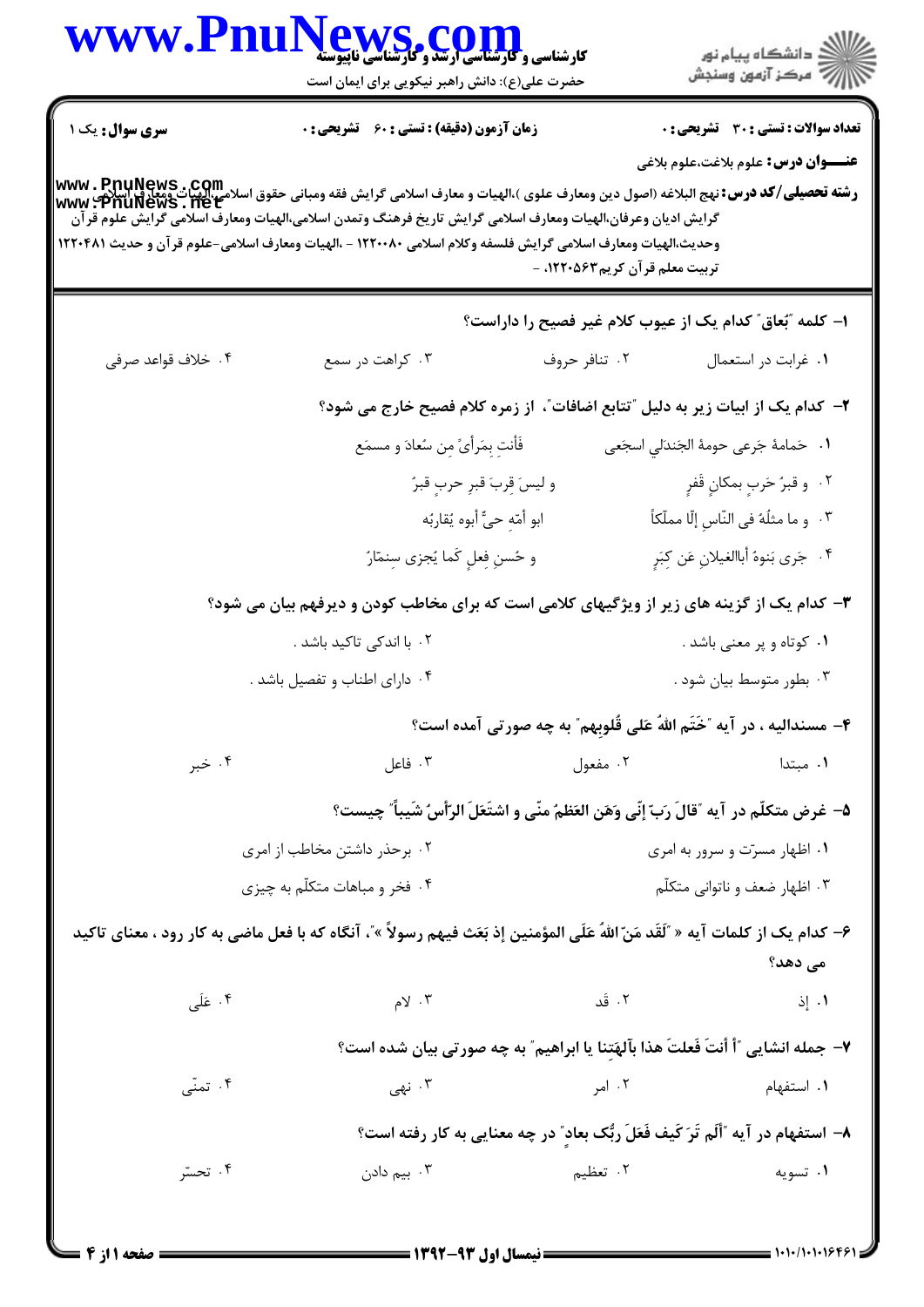| <b>WWW.P</b>                                                                                                                                                                                                                                                                                                                                                                          | کارشناسی و کارشناسی ارتئاد و گاریلی کال<br>کارشناسی و کارشناسی ارتئاد و گارشناسی ناپیوسته<br>حضرت علی(ع): دانش راهبر نیکویی برای ایمان است |                                                                        | ڪ دانشڪاه پيا <sub>م</sub> نور<br>ر <i>7</i> مرڪز آزمون وسنڊش |
|---------------------------------------------------------------------------------------------------------------------------------------------------------------------------------------------------------------------------------------------------------------------------------------------------------------------------------------------------------------------------------------|--------------------------------------------------------------------------------------------------------------------------------------------|------------------------------------------------------------------------|---------------------------------------------------------------|
| <b>سری سوال : ۱ یک</b>                                                                                                                                                                                                                                                                                                                                                                | <b>زمان آزمون (دقیقه) : تستی : 60 ٪ تشریحی : 0</b>                                                                                         |                                                                        | <b>تعداد سوالات : تستی : 30 ٪ تشریحی : 0</b>                  |
| رشته تحصيلى/كد درس: نهج البلاغه (اصول دين ومعارف علوى )،الهيات و معارف اسلامى گرايش فقه ومبانى حقوق اسلامي،الهيات ومعارف اسلامي<br>Www : PnuNews . Net<br>گرایش ادیان وعرفان،الهیات ومعارف اسلامی گرایش تاریخ فرهنگ وتمدن اسلامی،الهیات ومعارف اسلامی گرایش علوم قرآن<br>وحديث،الهيات ومعارف اسلامي گرايش فلسفه وكلام اسلامي ١٢٢٠٠٨٠ - ،الهيات ومعارف اسلامي-علوم قرآن و حديث ١٢٢٠٤٨١ |                                                                                                                                            | - ،تربیت معلم قرآن کریم۱۲۲۰۵۶۳                                         | <b>عنـــوان درس:</b> علوم بلاغت،علوم بلاغي                    |
|                                                                                                                                                                                                                                                                                                                                                                                       | ٩– علت حذف مسنداليه در بيت ″و ما المالُ و الأهلونَ إلّا ودائع ٌ و لابدَّ يوماً أن تُرَدّ الودائع ؒ چيست؟                                   |                                                                        |                                                               |
|                                                                                                                                                                                                                                                                                                                                                                                       | ۰۲ حفظ وزن و قافیه شعر                                                                                                                     | ۰۱ قرینه روشن و قوی                                                    |                                                               |
|                                                                                                                                                                                                                                                                                                                                                                                       | ۰۴ آزمودن تیزهوشی مخاطب                                                                                                                    |                                                                        | ۰۳ معروف بودن مسنداليه                                        |
|                                                                                                                                                                                                                                                                                                                                                                                       |                                                                                                                                            | ۱۰– در کدام یک از گزینه های زیر مسندالیه به صورت ضمیر آمده است؟        |                                                               |
|                                                                                                                                                                                                                                                                                                                                                                                       | ٢. إنّ الّذين تَدعون مِن دون اللهِ عبادّ أمثالُكم                                                                                          |                                                                        | ٠١. نحنُ قَسَمنا بَينَهُم مَعيشَتَهم في الحياه الدّنيا        |
|                                                                                                                                                                                                                                                                                                                                                                                       | ۴. وإذيَرفَعُ ابراهيمُ القواعدَ مِن البيتِ واسماعيلُ                                                                                       |                                                                        | ٣. اولئک آبائی فَجِئنی بمثلِهم إذا جَمَعتنا                   |
|                                                                                                                                                                                                                                                                                                                                                                                       |                                                                                                                                            | 11−  نوع « ال» در آيه ″الرّجال قوّامون عَلى النّساء″ چيست؟             |                                                               |
| ۰۴ عهد حضوری                                                                                                                                                                                                                                                                                                                                                                          | ۰۳ عهد ذهنی                                                                                                                                | ٠٢ تعريف جنس                                                           | ۰۱ عهد ذکری                                                   |
|                                                                                                                                                                                                                                                                                                                                                                                       | ۱۲- هر گاه متکلّم هیچ گونه نام و نشانی از مسندالیه در دست نداشته باشد ، آن را به چه وسیله ای ذکر می کند؟                                   |                                                                        |                                                               |
| ۰۴ ندا                                                                                                                                                                                                                                                                                                                                                                                | ۰۳ ایهام                                                                                                                                   | ۰۲ نکره                                                                | ۰۱ شرط                                                        |
|                                                                                                                                                                                                                                                                                                                                                                                       |                                                                                                                                            | ۱۳– علت تقدیم مسندالیه بر مسند ، در عبارت "کلّ کاذب لا یُفلَح ؒ چیست؟  |                                                               |
|                                                                                                                                                                                                                                                                                                                                                                                       | ٠٢ عموميت سلب نسبت از مسنداليه                                                                                                             |                                                                        | ۰۱ مقصور بودن مسنداليه در مسند                                |
|                                                                                                                                                                                                                                                                                                                                                                                       | ۰۴ بيان علت فعل توسط مسنداليه                                                                                                              |                                                                        | ۰۳ صدارت طلب بودن مسنداليه                                    |
|                                                                                                                                                                                                                                                                                                                                                                                       |                                                                                                                                            | 1۴- مبتداي دوم در عبارت ″عليٌّ حٌبّه جُنّه قسيم النّار و الجنّه″ چيست؟ |                                                               |
| ۰۴ ځته                                                                                                                                                                                                                                                                                                                                                                                | ۰۳ ځت                                                                                                                                      | ٢. الجَنّه                                                             | ۰۱ قسیم                                                       |
|                                                                                                                                                                                                                                                                                                                                                                                       |                                                                                                                                            | 1۵– نوع بدل در جمله "حبيبي قَمرٌ شمسٌ"در كدام گزينه آمده است؟          |                                                               |
| ۰۴ بدل بعض از کلّ                                                                                                                                                                                                                                                                                                                                                                     | ۰۳ بدل اشتمال                                                                                                                              | ۰۲ بدل بداء                                                            | ٠١. بدل كلّ از كلّ                                            |
|                                                                                                                                                                                                                                                                                                                                                                                       | ١۶– كدام يك از كلمات آيه "إنّ الّذين يُنادونك مِن وراء الحجُرات أكثرهم لايعقلون″ ظرف مكان محسوب مي شود؟                                    |                                                                        |                                                               |
| ۰۴ وراء                                                                                                                                                                                                                                                                                                                                                                               | ۰۳ أكثر                                                                                                                                    | ۰۲ نادی                                                                | ۰۱ الّذین                                                     |
|                                                                                                                                                                                                                                                                                                                                                                                       |                                                                                                                                            |                                                                        |                                                               |
|                                                                                                                                                                                                                                                                                                                                                                                       |                                                                                                                                            |                                                                        |                                                               |
| = صفحه 12ز 4                                                                                                                                                                                                                                                                                                                                                                          |                                                                                                                                            | ـــــــــــ نیمسال اول ۹۳-۱۳۹۲ ــــ                                    |                                                               |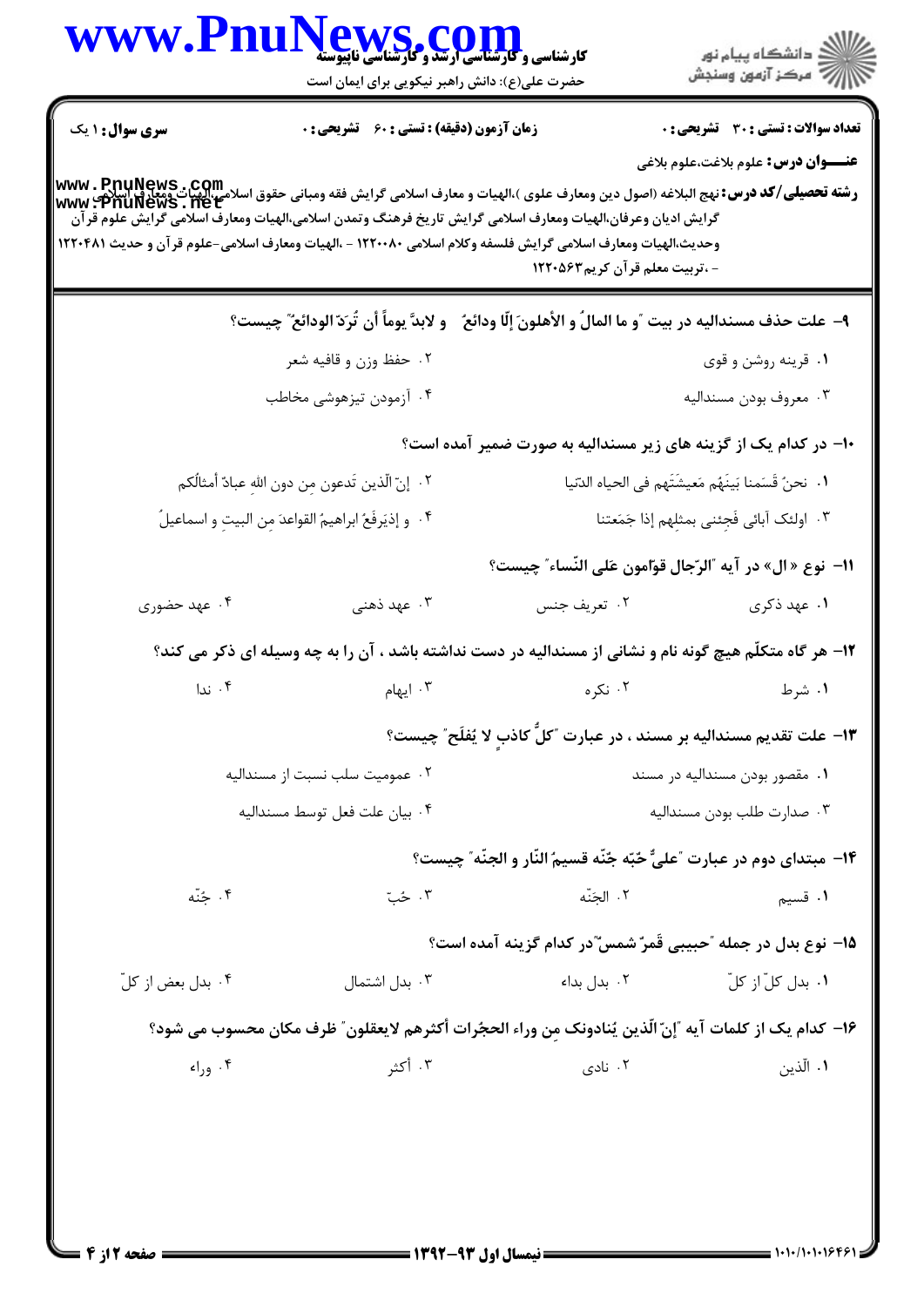| WWW.PnuNews.com                             | حضرت علی(ع): دانش راهبر نیکویی برای ایمان است                                                                                                                                                                                                                                                                                                                                         |                                                                                        | ِ<br>∭ دانشڪاه پيام نور<br>∭ مرڪز آزمون وسنڊش |
|---------------------------------------------|---------------------------------------------------------------------------------------------------------------------------------------------------------------------------------------------------------------------------------------------------------------------------------------------------------------------------------------------------------------------------------------|----------------------------------------------------------------------------------------|-----------------------------------------------|
| <b>سری سوال : ۱ یک</b>                      | <b>زمان آزمون (دقیقه) : تستی : 60 ٪ تشریحی : 0</b>                                                                                                                                                                                                                                                                                                                                    |                                                                                        | <b>تعداد سوالات : تستی : 30 ٪ تشریحی : 0</b>  |
|                                             | رشته تحصيلي/كد درس: نهج البلاغه (اصول دين ومعارف علوى )،الهيات و معارف اسلامي گرايش فقه ومباني حقوق اسلامي،الهيات ومعارف اسلامي<br>Www : PnuNews . net<br>گرایش ادیان وعرفان،الهیات ومعارف اسلامی گرایش تاریخ فرهنگ وتمدن اسلامی،الهیات ومعارف اسلامی گرایش علوم قرآن<br>وحديث،الهيات ومعارف اسلامي گرايش فلسفه وكلام اسلامي ١٢٢٠٠٨٠ - ،الهيات ومعارف اسلامي-علوم قرآن و حديث ١٢٢٠٤٨١ | - ،تربیت معلم قرآن کریم ۱۲۲۰۵۶۳                                                        | <b>عنـــوان درس:</b> علوم بلاغت،علوم بلاغي    |
|                                             | ١٧- كدام يك از گزينه هاي زير پيرامون عبارت "ليسَ العلمُ بكثره التّعليم بَل العلمُ نورُ يَضَعه الله في قلب مَن يَشاء ّ صحيح است؟                                                                                                                                                                                                                                                       |                                                                                        |                                               |
|                                             | ۰۲ مقصور بعد از بل آمده است.                                                                                                                                                                                                                                                                                                                                                          |                                                                                        | ٠١ بل مفيد معنى إضراب است.                    |
|                                             | ۰۴ مقصور عليه قبل از بل آمده است.                                                                                                                                                                                                                                                                                                                                                     |                                                                                        | ۰۳ بل افاده قصر و وصل نمی کند.                |
|                                             |                                                                                                                                                                                                                                                                                                                                                                                       | 1۸– در کدام یک از گزینه های زیر، قصر موصوف در صفت، به صورت حقیقی است؟                  |                                               |
| ۴ . لا معبودَ إلّا الله                     | ٠٣ ما اللهُ إِلَّا خالقٌ                                                                                                                                                                                                                                                                                                                                                              | ٢.  ما محمّدٌ إلّا رسولٌ                                                               | ٠١. لا طبيبَ إلّا خليلٌ                       |
|                                             |                                                                                                                                                                                                                                                                                                                                                                                       | ۱۹- کدام یک از گزینه های زیر بر "قصر قلب" دلالت می کند؟                                |                                               |
| ۴. ليس المسافرُ إلّا عليٌّ                  | ٢. إنّما المجتهدُ جعفرٌ                                                                                                                                                                                                                                                                                                                                                               | ٢. الفقيه هذا لا ذاك                                                                   | ٠١. إنّما خليلٌ طبيبٌ                         |
|                                             |                                                                                                                                                                                                                                                                                                                                                                                       | +٢- در آيه "فَمَهّل الكافرينَ أمهلهُم رُوَيداً" كدام نوع از موارد فصل به كار رفته است؟ |                                               |
| ۰۴ شبه کمال انقطاع                          | ۰۳ کمال اتصال                                                                                                                                                                                                                                                                                                                                                                         | ٠٢ شبه كمال اتصال                                                                      | ٠١ كمال انقطاع                                |
|                                             |                                                                                                                                                                                                                                                                                                                                                                                       | <b>۲۱</b> - در کدام یک از گزینه های زیر، ایجاز به قصر به کار رفته است؟                 |                                               |
| ٠٢ و لَكُم في القصاص حياهٌ يا اولى الالباب  |                                                                                                                                                                                                                                                                                                                                                                                       | ٠١. و اسئل القريه الَّتي كُنَّا فيها و العير                                           |                                               |
| ۴. إن كُنتُم تُحبّون الله فاتّبعوني يُحببكم |                                                                                                                                                                                                                                                                                                                                                                                       |                                                                                        | ۰۳ و لَم يَمسَسني بشرٌ و لَم أكُ بغياً        |
|                                             |                                                                                                                                                                                                                                                                                                                                                                                       | ٢٢- در آيه ،ّوالله يرزّقُ مَن يشاء بغير حساب ّ كدام نوع از موارد اطناب بيان شده است؟   |                                               |
| ۰۴ تطويل                                    | ۰۳ حشو                                                                                                                                                                                                                                                                                                                                                                                | ۰۲ ایضاح                                                                               | ۰۱ ایغال                                      |
|                                             | ٢٣- دلالت لفظ بر تمام معنى موضوعٌ له ، كه به حكم وضع صورت گرفته باشد چه ناميده مى شود؟                                                                                                                                                                                                                                                                                                |                                                                                        |                                               |
| ۰۴ دلالت وضعی لفظی                          |                                                                                                                                                                                                                                                                                                                                                                                       |                                                                                        | ۰۱ دلالت مجازی لفظ                            |
|                                             | ٢۴– در عبارت "أم يَحسدون النَّاسَ عَلى ما آتاهم الله مِن فضله" چه نوع علاقه اي به كار رفته است؟                                                                                                                                                                                                                                                                                       |                                                                                        |                                               |
| ۰۴ علاقه عام و خاص                          | ۰۳ علاقه جزء و کلّ                                                                                                                                                                                                                                                                                                                                                                    | ۰۲ علاقه لازم و ملزوم                                                                  | ٠١. علاقه حالّ و محلّ                         |
|                                             | ۲۵– نوع تشبیه(به اعتبار تعدد طرفین) در عبارت ″شَعرُهُ و وَجهُه و قَدُّهُ کلیلٍ و بدرٍ و سروٍ″ چیست؟                                                                                                                                                                                                                                                                                   |                                                                                        |                                               |
| ۰۴ جمع                                      | ۰۳ ملفوف                                                                                                                                                                                                                                                                                                                                                                              | ۰۲ تسویه                                                                               | ۰۱ مفروق                                      |